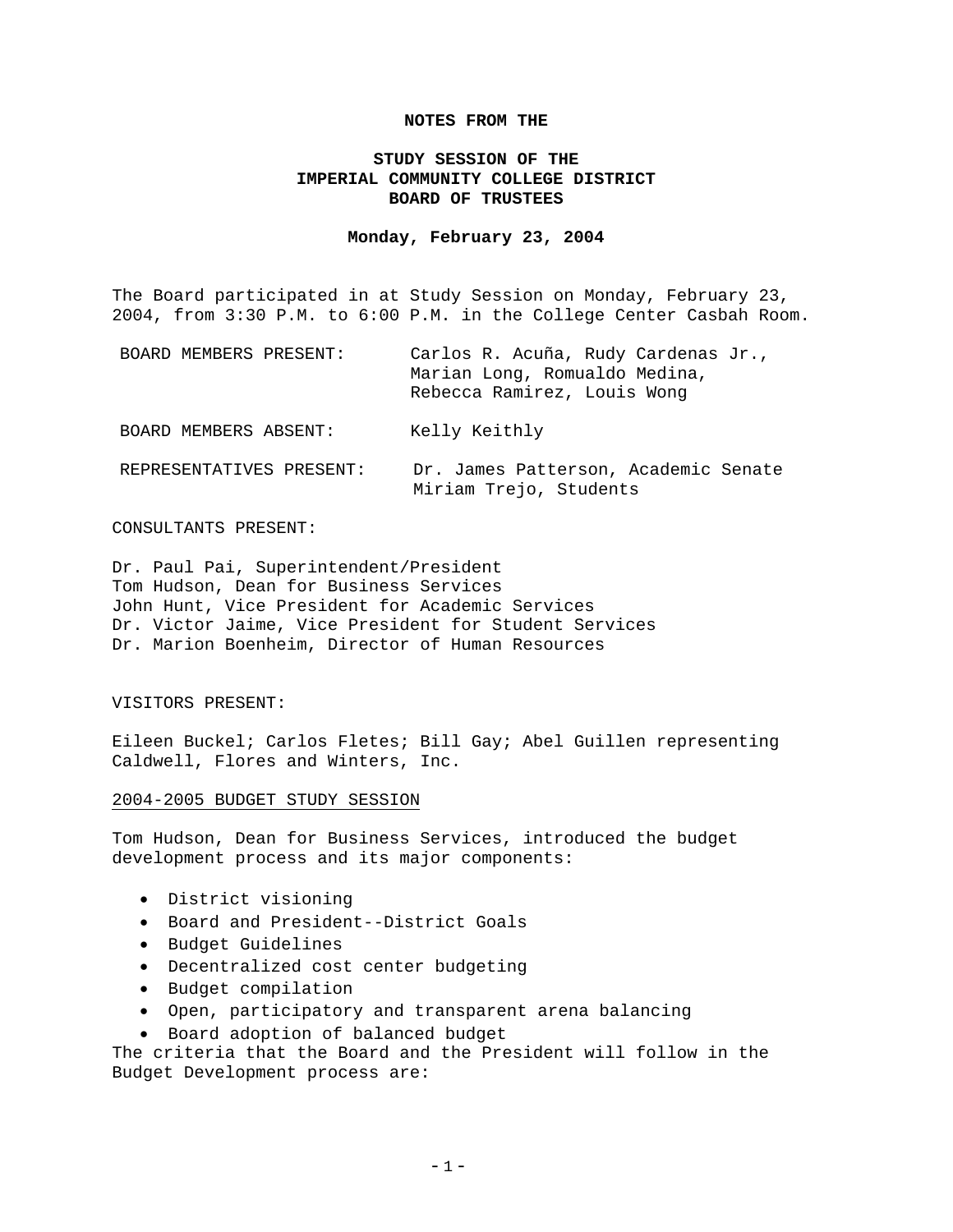- Is it fiscally responsible?
- Does it strengthen our commitment to student learning?
- Does it build, strengthen, or maintain our ties with the business, industry and government?
- Does it promote or safeguard the interest and well being of our IVC community as a whole?

• Does it help IVC to more effectively carry out its mission? The California Community Colleges Chancellor's priorities and community college priorities for next year's budget are:

- COLA at 1.84%, same as K-12
- Equalization at \$80 million
- Growth at 5%; increase enrollment
- Noncredit rate increase \$25 million to enhance quality
- Enrollment Fees at \$20 per unit

The challenges and barriers that IVC faces for achieving the stated goals are:

- IVC is ranked 46th in the state in classroom instructional salaries and benefits.
- IVC is ranked 10th in the state in non-instructional salaries and benefits
- IVC is ranked  $16^{th}$  in the state in total cost of operations

The instructional effort at IVC reflects:

- 91 classroom teachers
- \$1.1 million budget for part-time teachers and overload
- Classroom instructional budget equals 26% of the total budget, which is low.

Many students cannot complete their Associate Degree or transfer in two years because of limited course offerings; limited flexibility in programs, courses and scheduled; and limited by the number of faculty and the 75/25 rule.

There is limited financial flexibility because:

- Reimbursable classes are limited to 26% of budget
- Capital outlay purchases are made with operating cash
- Extended campus has a \$1 million surplus
- Extended campus is unable to grow

After discussion the Board informally approved the following budget guidelines for the development of the 2004-2005 Budget:

A. A comprehensive Financial Plan will be developed to assure that the Mission and Goals of IVC are met.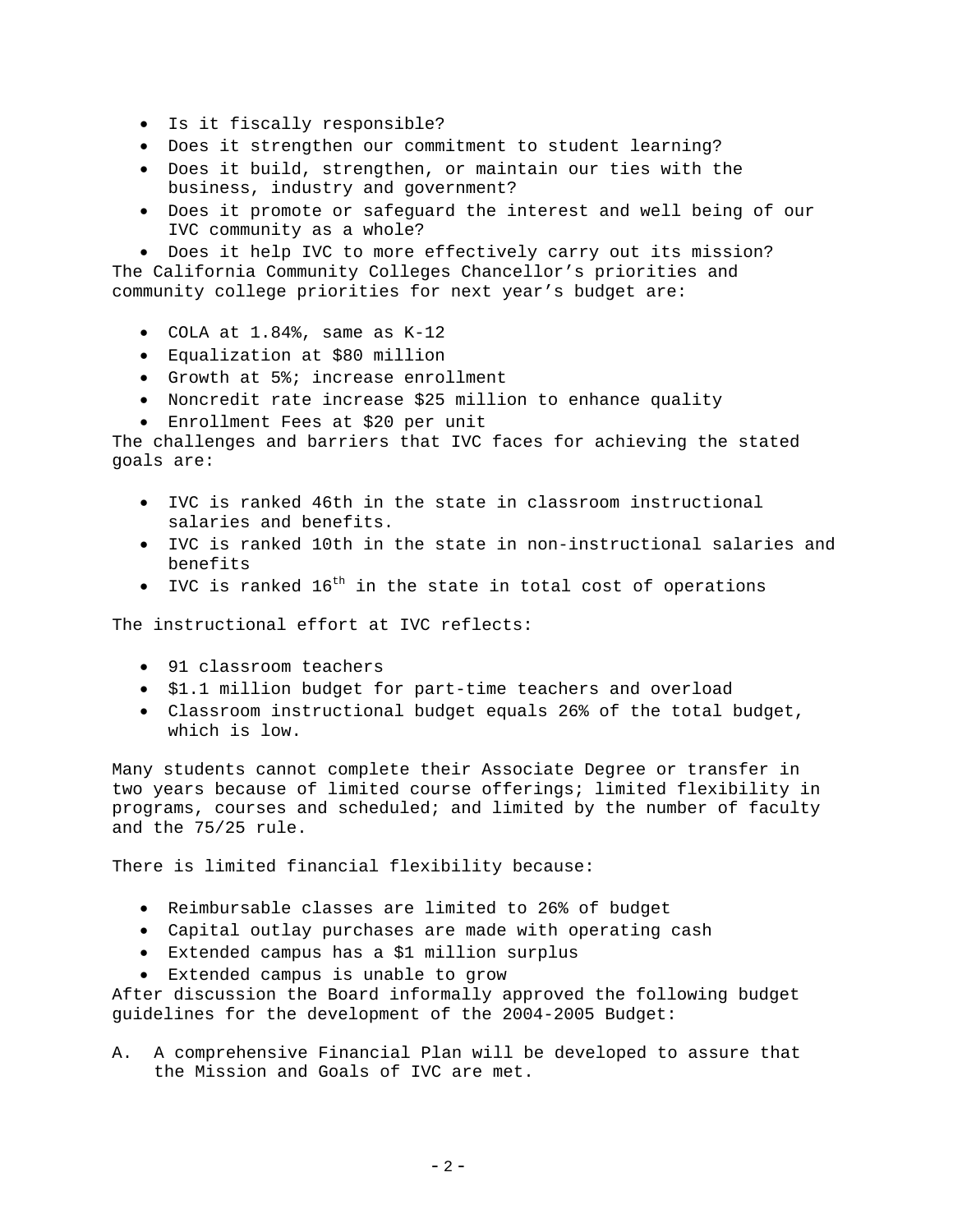- B. Instructional reimbursable classes will be maximized because:
	- 1. Need to budget more than state funded
	- 2. Frequently one-time monies tied to growth
	- 3. Matriculation funds based on total head count
	- 4. Facilities funding based on actual growth
	- 5. Reimbursement rate is variable depending on other districts
	- 6. Extended Campus--\$1 million incentive
- C. Maximize low cost instructional classes (Extended Campus) \$1 million (23.5%)
- D. Increase full-time credit instructors by 50% (\$1.85 million)
- E. Increase part-time instructors by 50% (\$500,000)
- F. Maintain the District reserve at state mandated and Board specified level
- G. Move classroom instructional effort to top quartile in the state
- H. Develop a schedule that allows students to complete a two year program
- I. Remove capital outlay items from the General Fund (saving \$1 million)
- J. Charge all programs appropriate Direct Cost (saving \$300,000)
- K. Charge all programs appropriate Indirect Cost (saving \$700,000)
- L. Fund capital equipment with Revenue Bond
- M. Union Contracts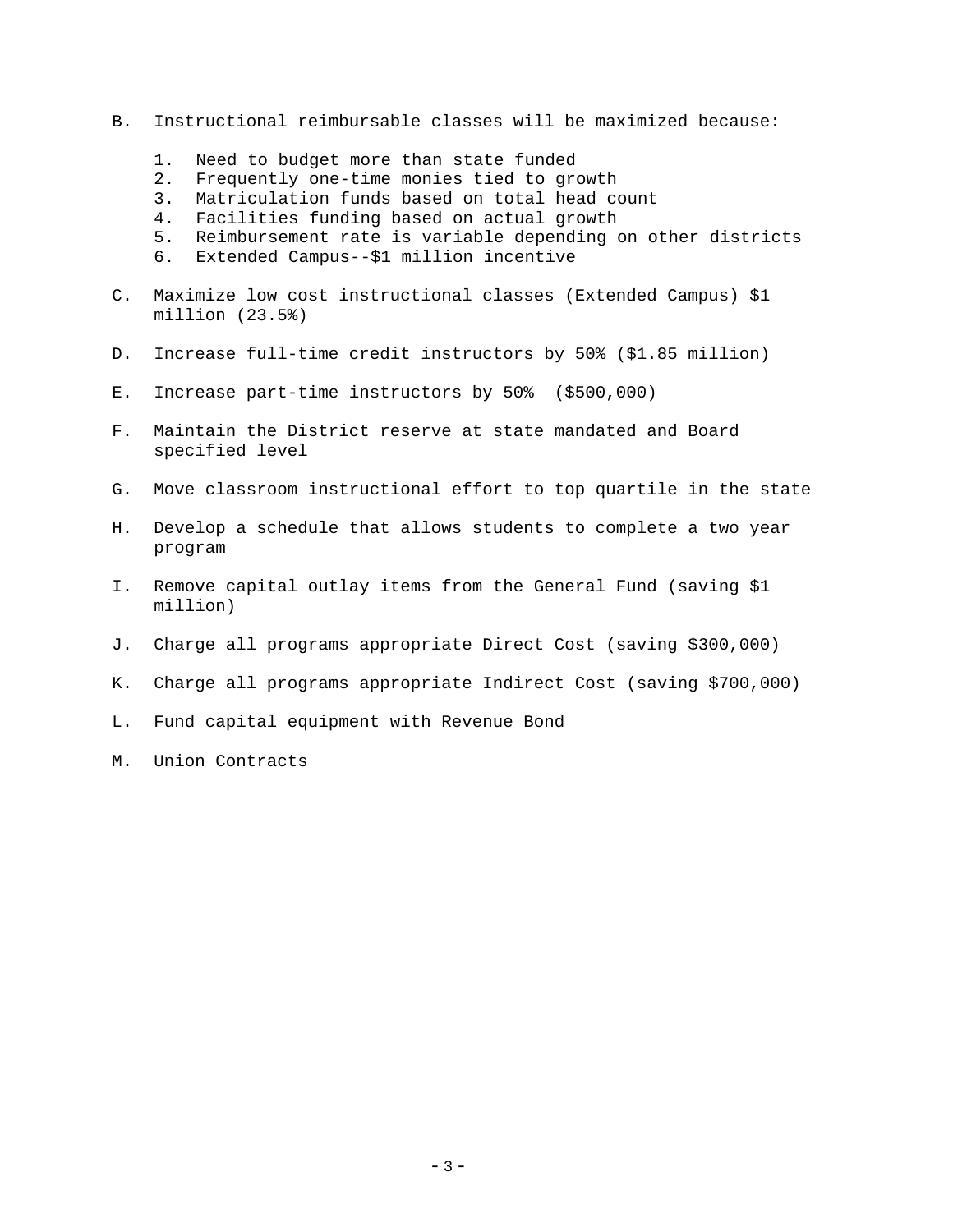# 2004-2006 GOALS AND OBJECTIVES

Dr. Pai reviewed and discussed with the Board the 2004-2006 Goals and Objectives that were developed by the Visioning Task Force in meetings held on February 10 and 12, 2004 as follows:

# **GOAL "A" SCIENCE & TECHNOLOGY BUILDING**

Create a modern comprehensive Science and Technology Center.

- Complete a Facility Needs Assessment during Spring 2004.
- Conduct a Community Survey to determine support level for a General Obligation Bond issue during Spring 2004.
- Board decision on a General Obligation Bond during Spring 2004.
- When General Obligation Bond issue is decided, campaign will take place in May-October 2004 for the November 2004 election.
- Develop and release a Request for Proposals (RFP) to secure the most qualified architectural/engineering/building contractor firms to design and construct the building.
- The construction of the Center will start during 2005-2006.
- Staffing and operation of programs and services will begin during 2006-2007.

### **GOAL "B" DISTANCE LEARNING**

Develop a Distance Learning Center that provides faculty and curriculum development for online, interactive TV and hybrid courses to reach students whose access are hindered by factors such as distance, disability, scheduling, preference of learning style, etc.

### **GOAL "C" EXPAND CAREER/TECHNICAL INSTRUCTIONAL PROGRAMS**

IVC will respond to community needs that address our evolving economic diversification.

- Four new programs will be developed by Fall 2005.
- Tie in with Labor Unions to provide vocational training.
- Develop collaboration with high schools regarding vocational education.
- Development and expansion of continuing/non-credit education.
- Work with Imperial County, cities, and Imperial County Office of Education to develop a public/government channel for Imperial County.
- Address public perception gap.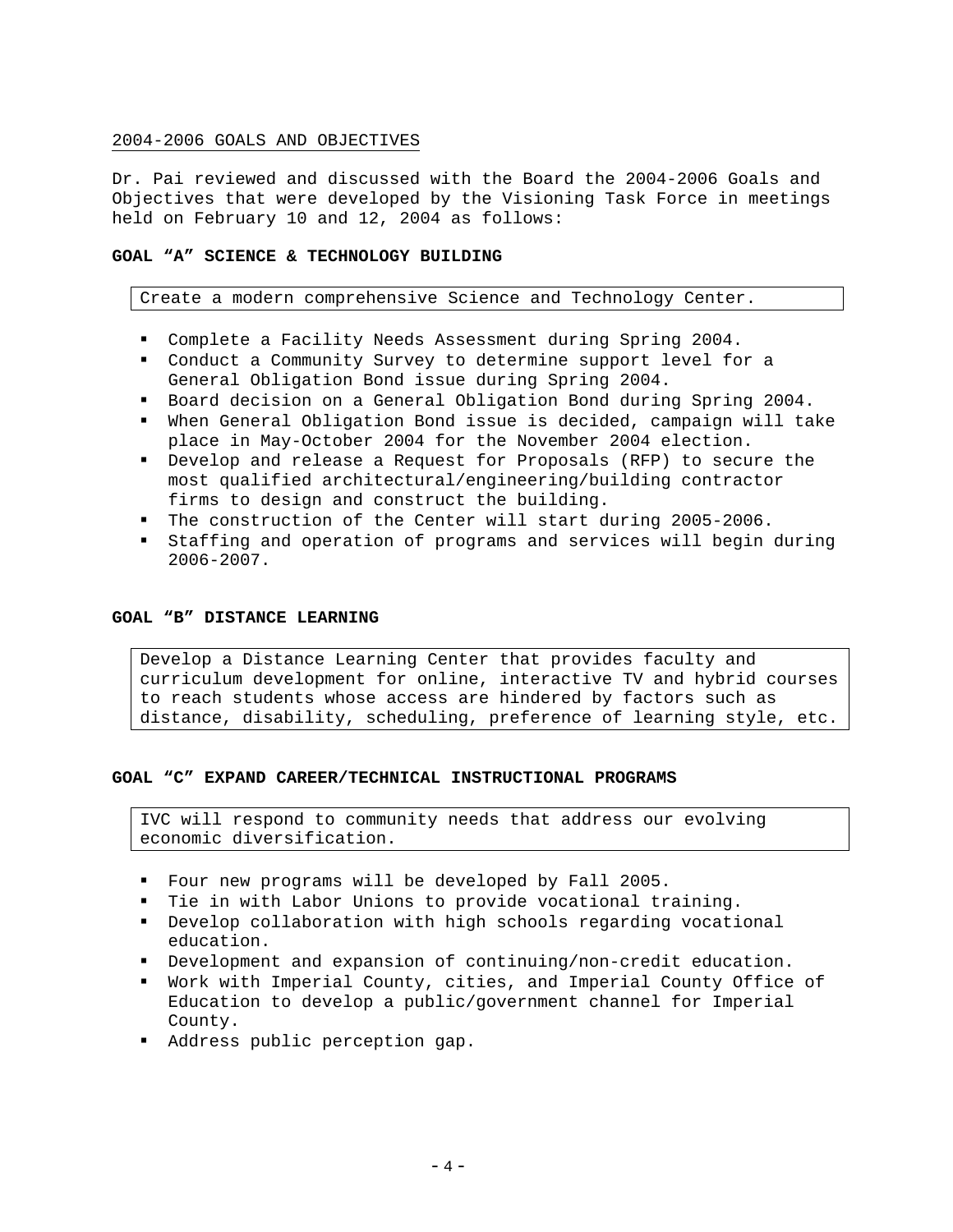### **GOAL "D" FACILITY PLAN**

### Develop a long-term facility plan.

- Complete a ten-year enrollment forecast and maintenance survey during 2003-2004.
- Complete facility modernization survey especially for Science/Technology during 2003-2004.
- Determine Long Range Plan funding alternatives and secure funding for Science/Technology Building during 2004-2005.
- Merge Long Range Plan with College Master Plan during 2004-2005.
- Complete Long Range Comprehensive Financial Plan during 2004- 2005.
- Market the Facility Plan to the community with town hall meetings and a published annual report.

# **GOAL "E" CLASS SCHEDULING**

Develop, implement and manage six day per week balanced class schedule applicable district-wide to meet the needs of our community.

- Use external instructional sites throughout Imperial County.
- Develop and implement a Fast Track weekend college.
- Expand Math and English course offerings based on demand.
- Provide lead-time for counselors' input to affect class scheduling to facilitate completion of program.
- Examine attrition and provide more accurate placement and retention strategies.

# **GOAL "F" GIVE IMPERIAL COUNTY RESIDENTS REGISTRATION PRIORITY AND INCREASE INTERNAL EFFECTIVENESS**

Give Imperial County high school graduates "primary" and residents "secondary" priority at the entry freshmen level. For those who are ready for college level courses, a full-time program is offered to graduate in two years, or four to six semesters depending on major preparation requirements.

- Develop the program in 2004-2005.
- Offer a Fast Track Pilot Program during Fall 2004.
- In conjunction with the Fast Track Pilot Program, publicize the fact that priority is given to County high school graduates and residents.
- Engage Banner to validate enrollment during Spring 2005.
- Review and revise registration priority annually in the Spring.
- Implement Web Admission Registration during Spring 2005.